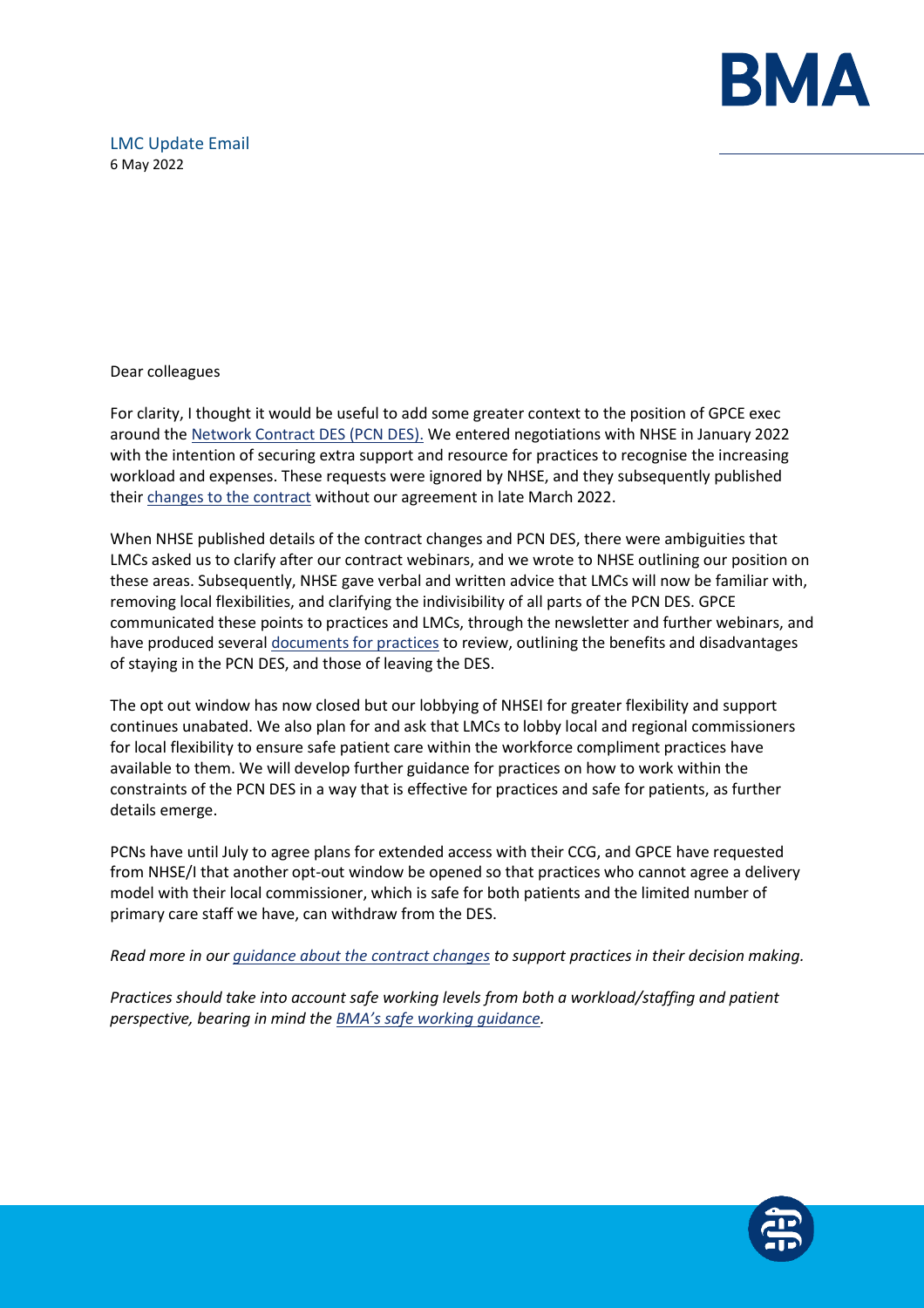

# **GP workforce and appointment data**

The latest GP [data](https://digital.nhs.uk/data-and-information/publications/statistical/appointments-in-general-practice/march-2022) releases on workforce and appointment bookings (both for March 2022) show that while appointments in England were up by 4 million, GP numbers continued to spiral downwards. Compared with this time a year ago, England has the equivalent of 369 fewer full-time, fully qualified GPs – having lost 30 in the most recent month alone. This means each day there is one less doctor for patients to see. On top of that, we have lost almost 1,600, fully-qualified, full-time equivalent GPs since 2015 (when the current collection method began). *Read our analysis about pressures in general practice on our analysis webpag[e here](https://www.bma.org.uk/advice-and-support/nhs-delivery-and-workforce/pressures/pressures-in-general-practice-data-analysis) and the full BMA statemen[t here.](https://www.bma.org.uk/bma-media-centre/millions-more-appointments-with-hundreds-fewer-gps-pushing-doctors-to-breaking-point-says-bma)*

This trend, of demand rocketing while we haemorrhage doctors, is pushing the remaining staff to breaking point as they take on more and more each day, to a point which is not safe for them and certainly not safe for patients.

In addition, the March release of the appointments dataset includes for the first time statistics on: the duration of appointments, SDS role and the recorded national category, service setting and context type of the appointment. Further information can be found [here.](https://digital.nhs.uk/data-and-information/publications/statistical/appointments-in-general-practice/march-2022)

As the appointment length metric refers to 'work planned' rather than 'work done', it will likely under-record the length of an appointment as the way in which appointment length is logged will vary by software system and from practice-to-practice, which means those appointments logged as only a few minutes may not accurately reflect the time taken to see a patient – let alone any follow up done by the GP. NHSD is aware of this issue and we are working with them to improve this metric.

# **What is your diagnosis for general practice? #RebuildGP**

The **[Rebuild general practice campaign](https://protect-eu.mimecast.com/s/Q8U5CX5WWfXNzVMh6p6wUn?domain=bma-mail.org.uk)** continues to tackle the crisis facing general practice. Last week, GPs from across Great Britain called for government support to recruit and retain doctors in general practice. Watch the film [here.](https://rebuildgp.co.uk/campaign-assets/video-the-diagnosis)

The film was released alongside new data highlighting how workforce and workload pressures are impacting the mental health of GPs. This includes 84% of GPs have felt symptoms of anxiety, stress or depression because of their job in the last year.

There has been considerable interest from both national and regional media outlets, but we need your help to amplify the message and make the campaign a success. Show your support by sharing the video o[n social media](https://twitter.com/rebuildgp) and using the **#RebuildGP**. You can also follow and share content, news, and updates on the campaign **[Twitter page](https://protect-eu.mimecast.com/s/uv4PCZ011t5RprotzrwGAQ?domain=bma-mail.org.uk)**

#### **GP abuse**

A UK-wide [survey](https://www.mddus.com/about-us/media-centre/2022/april/three-out-of-four-family-doctors-report-facing-increased-patient-abuse?domain=u22810944.ct.sendgrid.net) by the Medical and Dental Defence Union of Scotland found that three out of four GPs reported facing increased patient abuse during the COVID-19 pandemic.

Although the pandemic has placed almost incomprehensible stress on the NHS, its staff and the general public and has caused pain and distress beyond anything we could have imagine - for doctors to be the brunt of violence and abuse in this way is wholly unacceptable. It is no surprise that GPs feel as undervalued as they do and are considering leaving the profession, as this report and multiple BMA surveys have shown.

This deeply disturbing trend must be addressed. The Government must not only be honest with the public about what general practice can achieve right now - given the chronic workforce shortages, backlog, and lack of resource - but also actually support the profession so that we can provide the kind of care we want to. Read the full [BMA statement](https://www.bma.org.uk/bma-media-centre/patient-abuse-survey-highlights-a-deeply-disturbing-trend-in-general-practice-says-bma)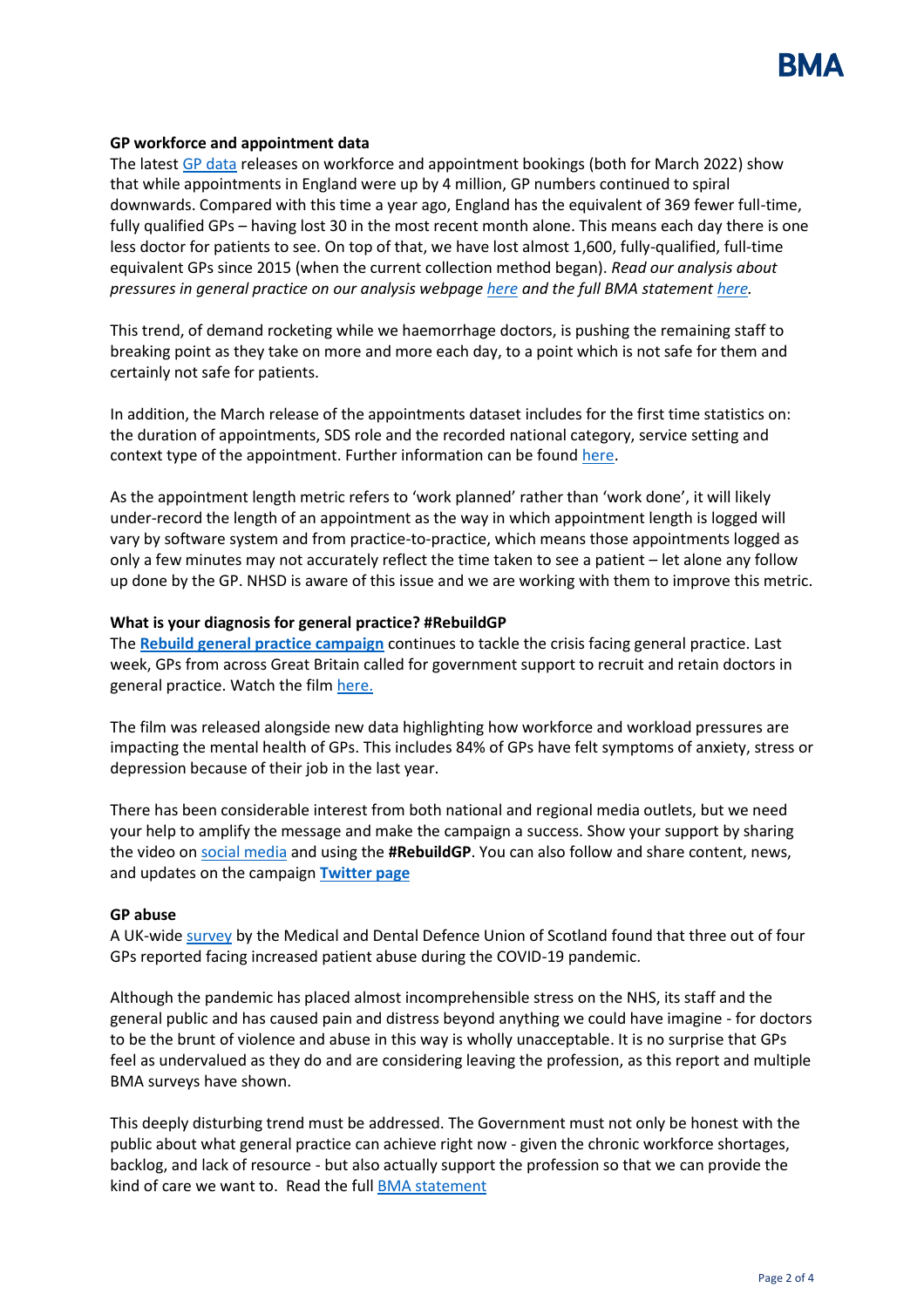

## **General Practice Pay Transparency**

We have continued to raise our concerns about earnings declarations for GPs with the Department of Health and Social Care (DHSC), and following confirmation that the implementation of general practice pay transparency would be delayed, amendments to the GP Contract Regulations have now come in to force to remove the requirement to make a self-declaration of 2020/21 NHS earnings by 30 April 2022. Individuals within scope of the pay transparency provisions therefore do not need to take any action, and commissioners should not seek to enforce this contractual requirement.

With GPs continuing to face such intense pressures, we have been clear that this policy was likely to be counter-productive. Although we are pleased that these plans are being delayed, we are disappointed that these amendments were '*made with the expectation that this policy will resume at a later date'*, and we will lobby for this requirement to declare earnings to continue to remain suspended for 2022/23 as well. Read our [guidance on GP earnings.](https://www.bma.org.uk/pay-and-contracts/pay/other-doctors-pay/declaring-gp-earnings-over-150-000)

#### **Health and Care Bill becoming an Act**

The [Health and Care Bill for England](https://www.parliament.uk/business/news/2021/november-2021/lords-debates-health-and-care-bill/) has now [received Royal Assent,](https://www.gov.uk/government/news/health-and-care-bill-granted-royal-assent-in-milestone-for-healthcare-recovery-and-reform) meaning it is now an Act of Parliament. The BMA has said consistently that this is the [wrong bill at the wrong time,](https://www.bma.org.uk/bma-media-centre/wrong-bill-at-the-wrong-time-bma-council-calls-on-mps-to-reject-health-and-care-bill) which completely fails to address the main problems the NHS and our members are facing: too few resources, a crisis in social care and crucially, a huge shortfall of staff.

While we have seen some concessions from the Government – responding to our calls for greater protection from private providers influencing commissioning decisions via membership of NHS decision-making bodies, and safeguards to help prevent undue political interference in the running of local health and care services - we are [dismayed](https://www.bma.org.uk/bma-media-centre/bma-utterly-dismayed-as-health-and-care-bill-passes-without-workforce-guarantees) that ministers have ultimately failed to listen to frontline workers and demonstrate its commitment to safely staff the NHS and care services.

As the Bill now becomes an Act the BMA will continue to campaign for a publicly funded, publicly provided and publicly accountable NHS that gets the investment it needs, is properly staffed and protects the health and wellbeing of its workers so they are able to provide the high quality and timely care that patients deserve.

You can find out more about the changes, what they mean for you and our work on the Bill [here.](https://www.bma.org.uk/advice-and-support/nhs-delivery-and-workforce/integration/the-health-and-care-act)

#### **GPFR pilot**

A new pilot is starting in May to trial a replacement to the existin[g GPFR](https://www.gov.uk/government/publications/dwp-factual-medical-reports-guidance-for-healthcare-professionals/dwp-medical-factual-reports-a-guide-to-completion) (General Practice Factual Reports – also known as DS1500 or the PIP form), which GPs are asked to complete to support patients' claims for Personal Independence Payment. The new form is designed to be quicker and easier for GPs to complete, whilst still capturing the information needed. The trial will run for six months and DWP hope that GPs will engage with it and provide any helpful feedback and comments they may have on the new form. During the pilot GPs may sometimes receive the existing GPFR and may sometimes receive the version being trialled.

#### **LMC UK conference 2022**

The Agenda for the [2022 UK LMC Conference,](https://www.bma.org.uk/what-we-do/local-medical-committees) which takes place on *10 and 11 May* in York, has now been published: [uk-lmc-conference-agenda-22-april-2022-final.pdf \(bma.org.uk\)](https://www.bma.org.uk/media/5564/uk-lmc-conference-agenda-22-april-2022-final.pdf)

The Conference will be webcast live - for more information see here: [Local medical committees](https://www.bma.org.uk/what-we-do/local-medical-committees)

Please send any queries to info.Imcconference@bma.org.uk